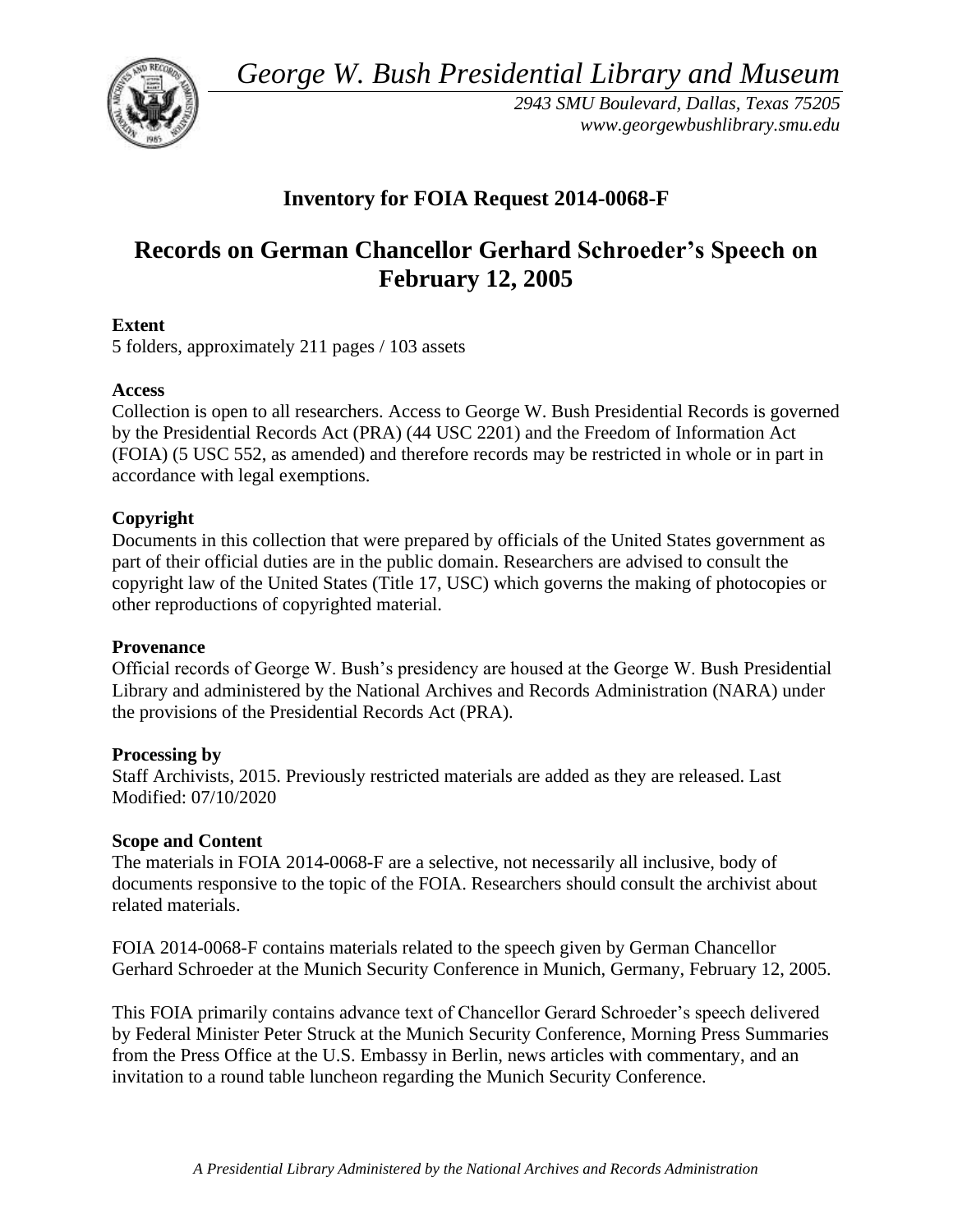It should be noted that many of the documents listed here may have been closed due to National Security classification and/or exemptions of the Freedom of Information Act.

#### **System of Arrangement**

 The materials in FOIA 2014-0068-F are a systematic body of documents responsive to the topic of the FOIA. Researchers should consult an archivist about related materials.

Documents responsive to this FOIA were found in these collection areas – White House Office of Records Management (WHORM) Subject Files, Staff Member Office Files, and George W. Bush Presidential Electronic Records.

Staff Member Office Files are maintained at the folder level by staff members within their individual offices and document all levels of administration activity.

Staff Member Office Files are processed at the folder level, that is, individual documents are not selected and removed from a folder for processing. While this method maintains folder integrity, it frequently results in the incidental processing of documents that are not wholly responsive to the subject area.

WHORM Subject Files are processed at the document level.

The WHORM Subject File compiled by the White House Office of Records Management is comprised of a series of documents assigned a letter/number combination and filed in a subject category. A complete listing of the subject categories including a detailed description of each category is available in our research room and on our website at <www.georgewbushlibrary.smu.edu>

The Executive Office of the President (EOP) instance of the Electronic Records Archive (ERA) contains electronic records created or received by President George W. Bush. These records are stored in Search and Access Sets (SAS) that represent their originating computer program, such as Exchange Email or the Worker and Visitor Entry System (WAVES). In addition to records captured from the White House's electronic systems, EOP-ERA also contains records from the home and shared drives used by White House staff.

George W. Bush Presidential Electronic Records are a unique segment preserved in an electronic system separate from the Electronic Records Archive (ERA). The records are processed by topic, printed, and filed in folders. Folders are arranged by Search and Access Set and thereunder by date.

George W. Bush Presidential Electronic Records contain electronic records created or received by members of the White House staff, as well as the Commission on Weapons of Mass Destruction. These frequently classified records document the daily constitutional and statutory duties carried out by the George W. Bush administration and include record types such as email, email attachments, Night Notes, and cables.